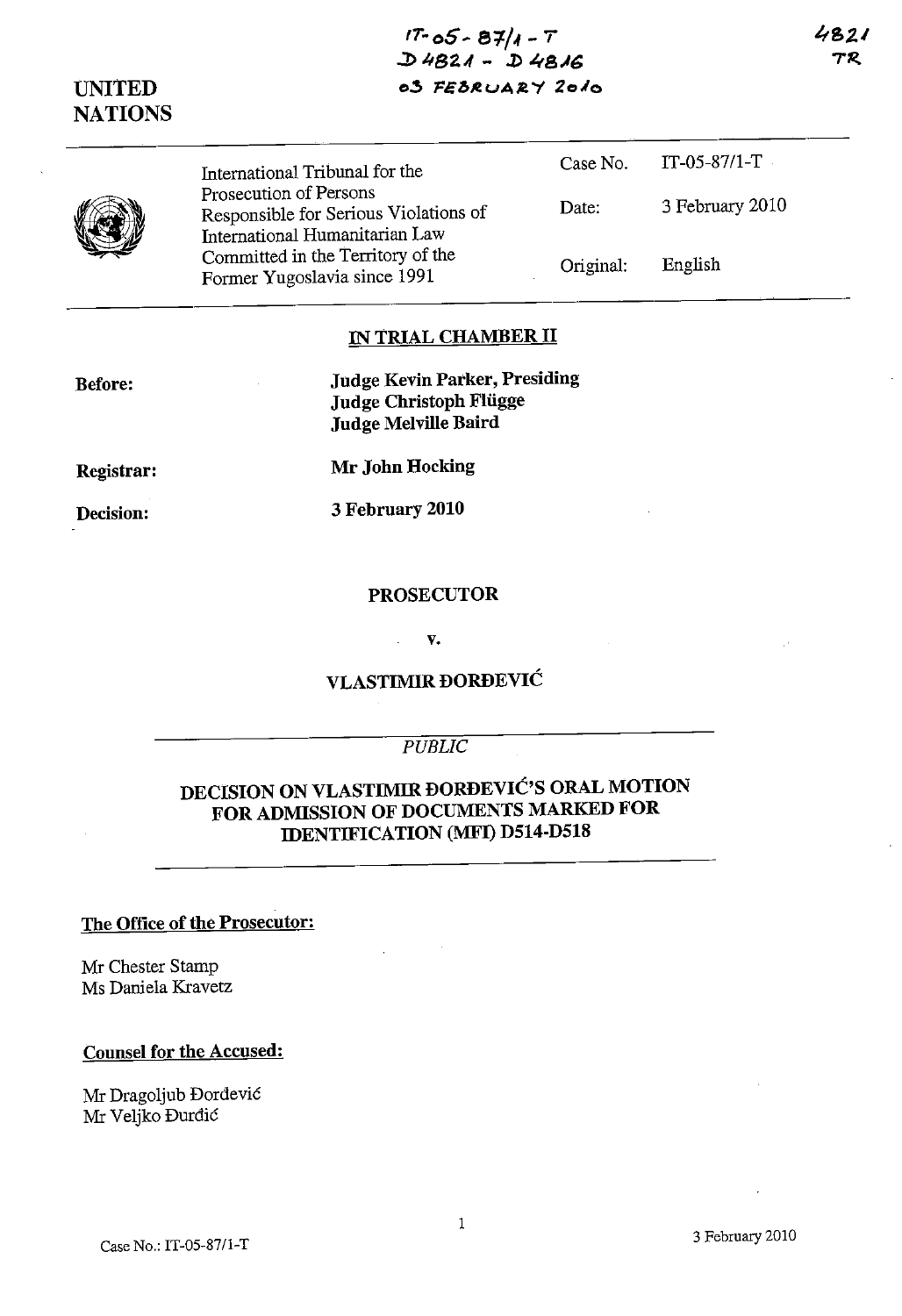$482c$ 

1. This decision of Trial Chamber IT ("Chamber") of the International Tribunal for the Prosecution of Persons Responsible for Serious Violations of International Humanitarian Law Committed in the Territory of the Former Yugoslavia since 1991 ("Tribunal") is in respect of a motion moved orally by Counsel for Vlastimir Dordevic ("Defence") in court session on 29 January 2010 for admission into evidence of five documents pertaining to the testimony of Slobodan Petkovic.

### A.. **Background**

2. On 4 January 2010 the Defence filed a motion for admission into evidence of written statements and transcripts of prior evidence before the Tribunal of 22 witnesses. On 22 January 2010 the Chamber granted the motion in part and ruled, *inter alia,* that portions of the written statement and of the transcript of evidence in the *Milutinovie.* case of one witness, Slobodan Petković, which pertain to locations outside Kosovo or which constitute expert evidence will not be admitted into evidence in the present case. Slobodan Petkovic gave evidence in this trial on 29 January 2010. In the course of his testimony the Defence sought to tender into evidence five exhibits. It also sought leave to add one of them (Document 1792) to its exhibit list filed pursuant to Rule *65ter* of the Rules of Procedure and Evidence ("Rules"). The Chamber did not admit into evidence these documents at the time but marked them for identification as MFI D514, MFI D515, MPI D516, MFI D517, and MPI D518, respectively, pending further consideration of the oral motion.

### **B.** Law

3. Pursuant to Rule 89(C) of the Rules a Chamber may admit any relevant evidence which it deems to have probative value. As a general rule, the document proposed for admission has to be of sufficient reliability<sup>1</sup> and relevance<sup>2</sup> to the issues in the case to have probative value. It is for the party that moves to have a document admitted into evidence to demonstrate its relevance and

<sup>&</sup>lt;sup>1</sup> The Appeals Chamber has clarified that "a piece of evidence may be so lacking in terms of indicia of reliability that it is not 'probative' and is therefore not admissible", *see Prosecutor v. Kordic and Cerkez,* Case No: IT-9S-14/2-AR73.S, Decision on Appeal Regarding Statements of a Deceased Witness, 21 July 2000, paras 24. See also *Prosecutor v. Milutinović et al., Case No: IT-OS-87-T, Decision on Prosecution's Motion to Admit Documentary Evidence, 10* October 2006, para 10 (quoting *Prosecutor v. Tadic,* Case No: IT-94-1-T, Decision on Defence Motion in Hearsay, S August 1996, para IS in which the Trial Chamber held that "if evidence offered is unreliable, it certainly would not have probative value.") *See also Prosecutor v. Mrkšić et al.*, Case No: IT-95-13/1-T, Decision on Mile Mrkšić's Motion for Admission of Documents, 21 November 2006; *Prosecutor* v. *Boskoski and Tarculovski,* Case No: IT-04-82- T, Decision on Prosecution's Motion for Admission of Exhibits from the Bar Table with Confidential Annexes A to E, 14 May 2007.

<sup>2 &</sup>quot;[E]vidence is admissible only if it is relevant and it is relevant only if it has probative value", *see Prosecutor v. Galic,* Case No: IT-98-29-AR73.2, Decision on Interlocutory Appeal Concerning Rule *92bis* (C), 7 June 2002, para 3S.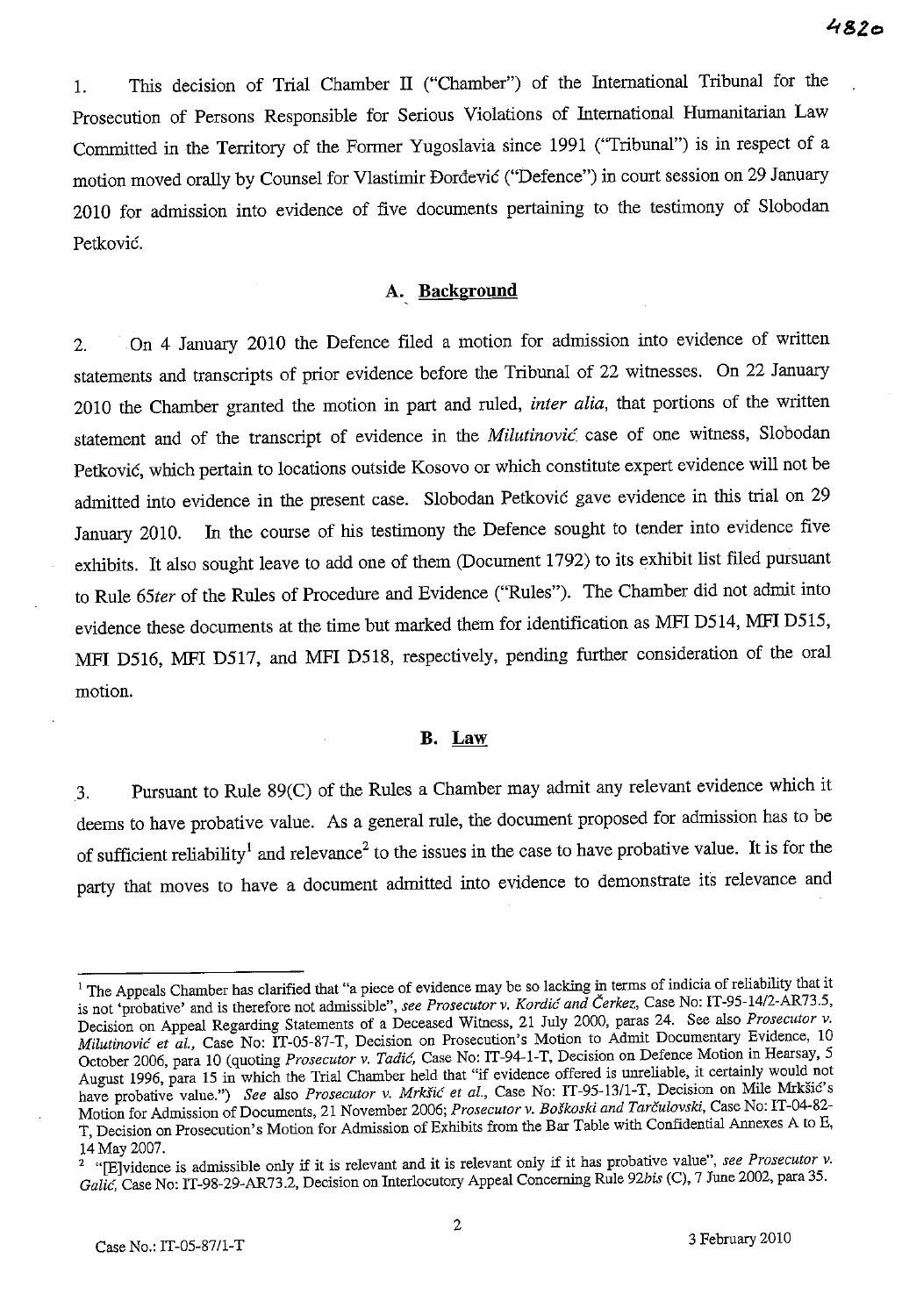reliability to justify its admission.<sup>3</sup> The Chamber may exclude evidence under Rule 89(D) of the Rules, if its probative value is substantially outweighed by the need to ensure a fair trial.

## **C. Discussion**

4. MFI D514 is a document dated 5 March 1999 signed by General Panic of the VJ General Staff. The document indicates that according to VJ intelligence NATO forces have used and are using depleted uranium ammunitions in Iraq. The document contains a table of weapons for which depleted uranium ammunition is believed to have been used. The document requires that the VJ General Staff collect information as to whether NATO forces deployed or to be deployed in Macedonia have this type of ammunition, which specific units in particular have this type of anununition and in what quantities. In the Chamber's view MFI D5l4 is not of sufficient relevance or probative value to be admitted into evidence. While Slobodan Petkovic confirmed in his testimony that he drafted this document,<sup>4</sup> the sources of the information contained in it and the basis for the beliefs expressed remain unclear. In the absence of any such information the document has no sufficient probative value to be admitted into evidence. Further, the relevance of a document purporting to establish types of ammunition available to NATO, to the allegations in the present Indictment has not been demonstrated. MFI D514, therefore, will not be admitted into evidence.

5. MFI D515 is a document signed by Slobodan Petkovic. Although the document appears to be dated 12 February 1999, the witness testified in court that the document was from 12 July 1997.<sup>5</sup> The document asserts that NATO forces have used radiological weapons in the territory of Bosnia and Herzegovina and contains a detailed description of weapons believed to have been used there, including a physical description, modus operandi and potential effect. The document further expresses a belief that types of ammunition thought to have been used in Bosnia and Herzegovina may be used against targets in Kosovo and lists measures to be undertaken "in order to establish the radiological threat." It is the evidence of Slobodan Petkovic that this document was intended to familiarise subordinate units with the type of ammunition that would be used if air strikes take place.<sup>6</sup> It is further his evidence that the document is based on a report of an expert panel of which the witness was a member, which visited Bosnia and Herzegovina in 1997 and collected and transported ammunition from there to Vinca institute in Serbia where this ammunition was analysed. It is also Slobodan Petković's evidence that parts of this document are based on

<sup>&</sup>lt;sup>3</sup> Prosecutor v. Boškoski and Tarčulovski, Case No. IT-04-82-T, Decision on Prosecution's Motion for Admission of Exhibits from the Bar Table with Confidential Annexes A to E, 14 May 2007, para 14.

<sup>4</sup>*Prosecutor v Vlastimir fJordevie,* Case No. IT-05-S7/1-T, Court Session of 29 January 2010, T 10477.

*<sup>5</sup> Prosecutor v Vlastimir fJordevie,* Case No. IT-05-S7/l-T, Court Session of 29 January 2010, T 10479.

*<sup>6</sup> Prosecutor* v *Vlastimir fJordevie,* Case No. IT-05-S7/1-T, Court Session of 29 January 2010, T 10479.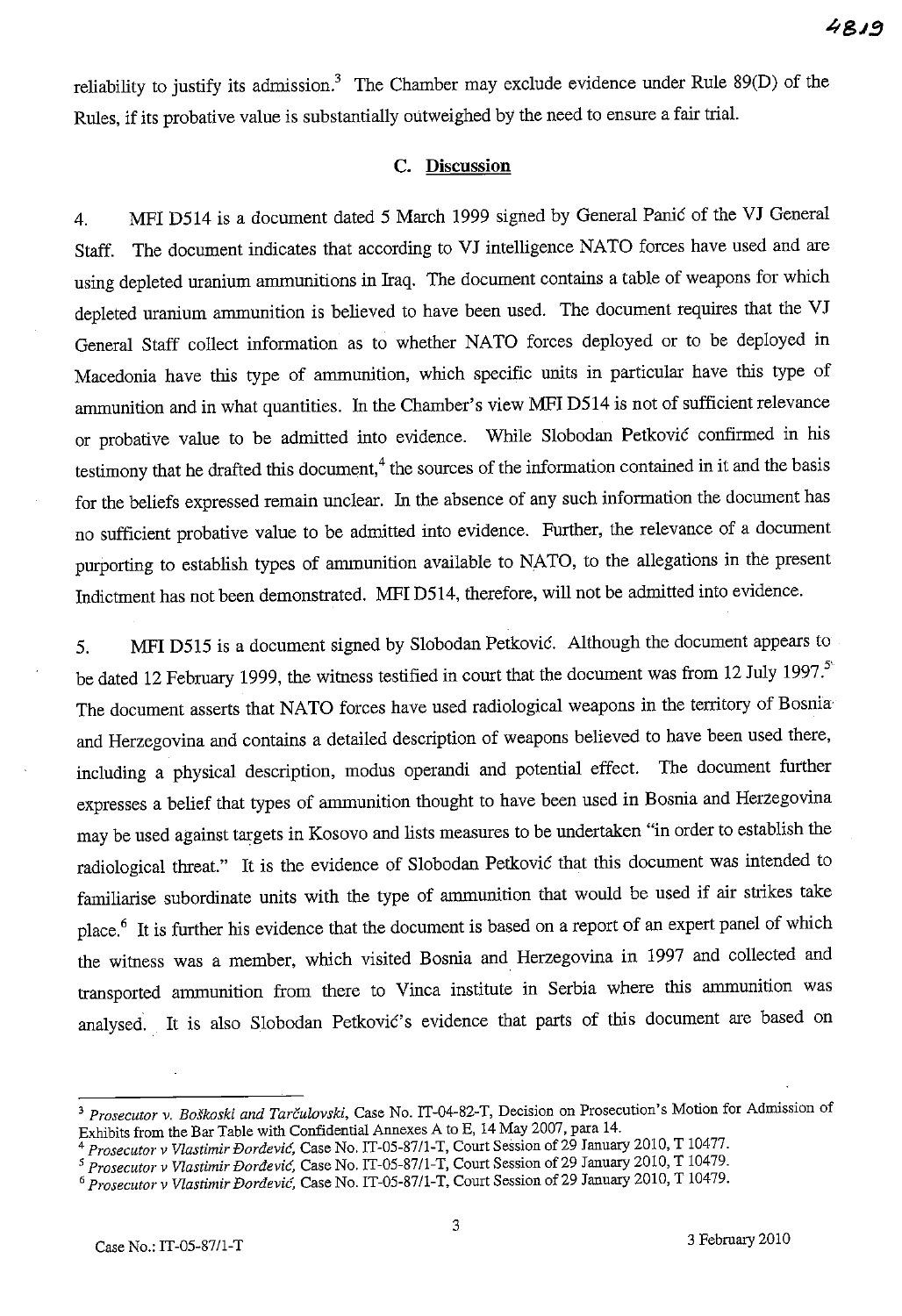information on the effects of depleted uranium found in reference books, on the intemet and in the press.<sup>7</sup>

6. **It** is apparent from the above description that portions of **MFI** D515 refer to events taking place outside the territory of Kosovo and preceding the events alleged in the Indictment. These portions are of no apparent relevance to issues in the present Indictment and are, therefore, inadmissible on this basis. Significant portions of the document contain technical information about specific weapons and ammunition, which is expert in nature. Slobodan Petkovic has not been proffered as an expert witness pursuant to Rule *94bis* of the Rules. The evidence of a fact witness on such highly technical matters is of limited or no probative value and of no assistance to the Chamber. The Chamber also notes that the proposed evidence does not refer to ammunition actually used in Kosovo but to ammunition which may be used in Kosovo if there are air strikes, and is thus speculative. Even if the Chamber had been able to be satisfied that the evidence is otherwise admissible, the document would not have been admissible on this basis. **MFI** D515, therefore, will not be admitted into evidence.

7. **MFI** D516 is a document entitled "Report on Radioactive Ammunition and Weapons of the NATO Forces" dated 4 May 1999 and signed by Slobodan Petkovic. The document contains detailed descriptions of types of weapons and ammunition, said to be NATO ammunition containing depleted uranium, which may be used by NATO in case of a ground attack. **It** is Slobodan Petković's evidence that the document was compiled in view of the possibility that a land operation may be launched by NATO, in order to instruct subordinate units about the characteristics of these munitions should they be used.<sup>8</sup> In the Chamber's view the technical characteristics of ammunition and weapons contained in the document constitutes expert evidence and is inadmissible in the present circumstances. Further, **MFI** D516 refers to ammunition which may be used in the event of a ground attack by NATO forces in Kosovo and not to ammunition actually used in Kosovo; the document is speculative and of no probative value to issues in the present case. **MPI**  D516, therefore, will not be admitted into evidence.

8. **MFI** D517 appears to be a letter from the Secretary General of NATO to the Secretary General of the United Nations dated 7 February 2000. The letter confirms that depleted uranium ammunition was used during the Kosovo conflict. **It** further specifies that depleted uranium ammunition was used throughout Kosovo during approximately 100 missions and that a total of approximately 31,000 rounds of ammunition were used. The letter also indicates that the major focus of these operations was in an area west of Pec/Peje-Dakovica/Gjakove-Prizren highway, in

<sup>7</sup>*Prosecutor* v *Vlastimir fJoraevie,* Case No. IT-05-87/l-T, Court Session of 29 January 2010, T 10480-10481.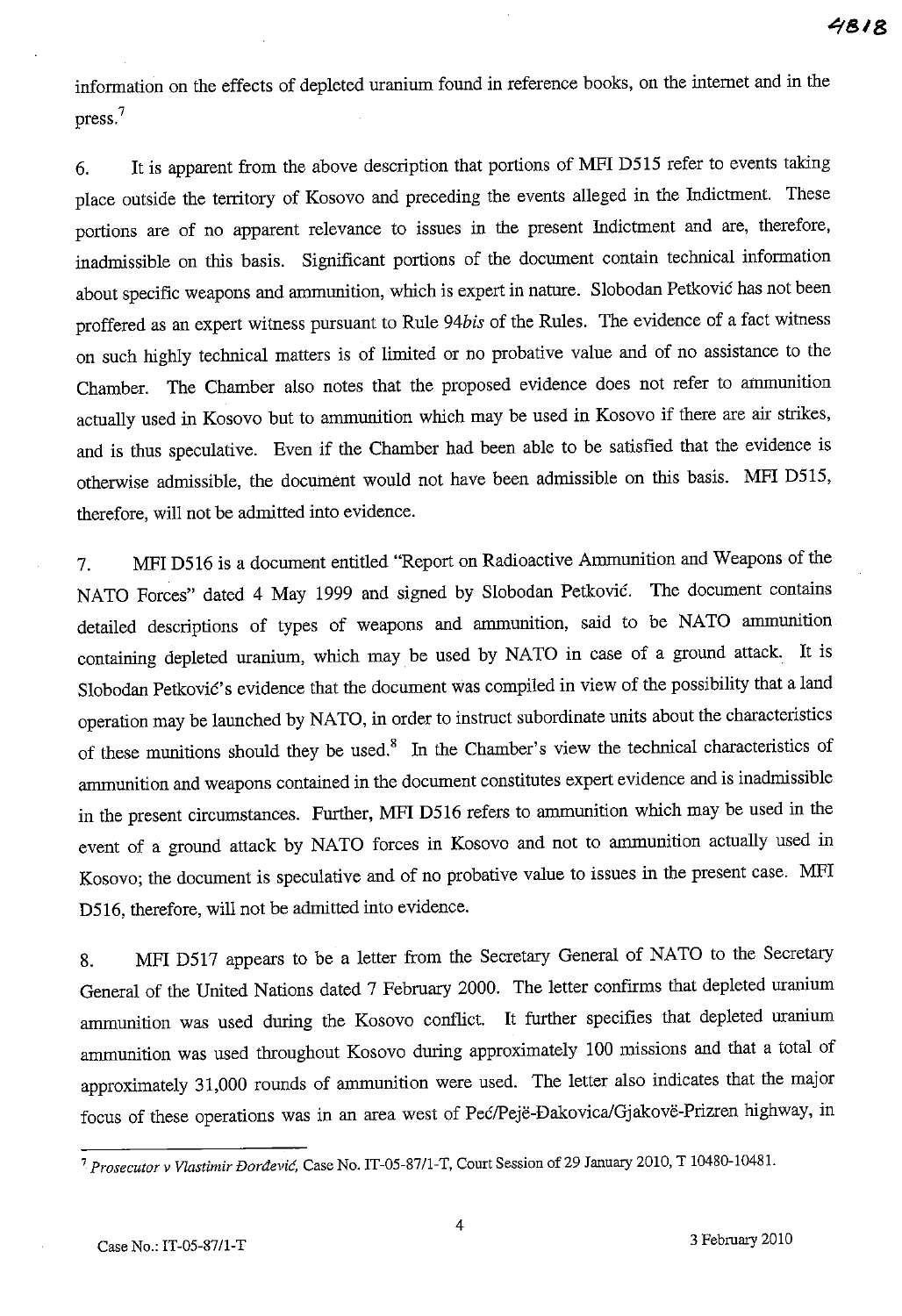the area surrounding Klina, in the area around Prizren and to the north of Suva Reka/Suharekë and UrosevaclFerizaj. In the view of the Chamber, the document refers to events in the territory of Kosovo during the material time and may be of relevance to issues in the case. It bears the letterhead of NATO and a signature and thus appears to be of sufficient reliability to be admitted into evidence. The Chamber notes that the copy currently uploaded in eCourt is of a very poor quality, with the information in the upper part of the page being partly illegible. The Defence should replace the current copy with a better quality copy of this letter.

9. MFI D518 contains two maps of Kosovo marked during his evidence in court by the witness. The original maps (Document 1792) are not on the Defence Rule *65ter* exhibit list. It was Slobodan Petkovic's evidence that the first map was drafted in Serbia based on information about locations where depleted uranium ammunition was used. It was further his evidence that the second map was "probably" based on Western sources and NATO information and that it indicates targets that were hit the most with ammunition containing depleted uranium.<sup>9</sup> The Chamber notes that no specific information about the origin of the two maps and the sources that were used to compile them has been provided. Considering, however, the content of MPI D517, the Chamber is prepared to admit them into evidence, the decision on admissibility having no bearing on the weight the Chamber will give to these maps in its assessment of the evidence as a whole.

For the foregoing reasons and pursuant to Rules 89(C) and 89(D) of the Rules the Chamber

## GRANTS the Motion IN PART and **ORDERS** that:

- Docmnent 1792 will be added to the Defence Rule *65ter* exhibit list;
- MPI D517 and MFI D518 will be admitted into evidence;
- MPI D514, MPI D515, and MPI D516 will not be admitted into evidence.

<sup>8</sup>*Prosecutor* v *Vlastimir Dardevie,* Case No. IT-05-87/1-T, Court Session of 29 January 2010, T 10487.

<sup>9</sup>*Prosecutor* v *Vlastimir Dardevie,* Case No. IT-05-87/1-T, Court Session of 29 January 2010, T 10498.